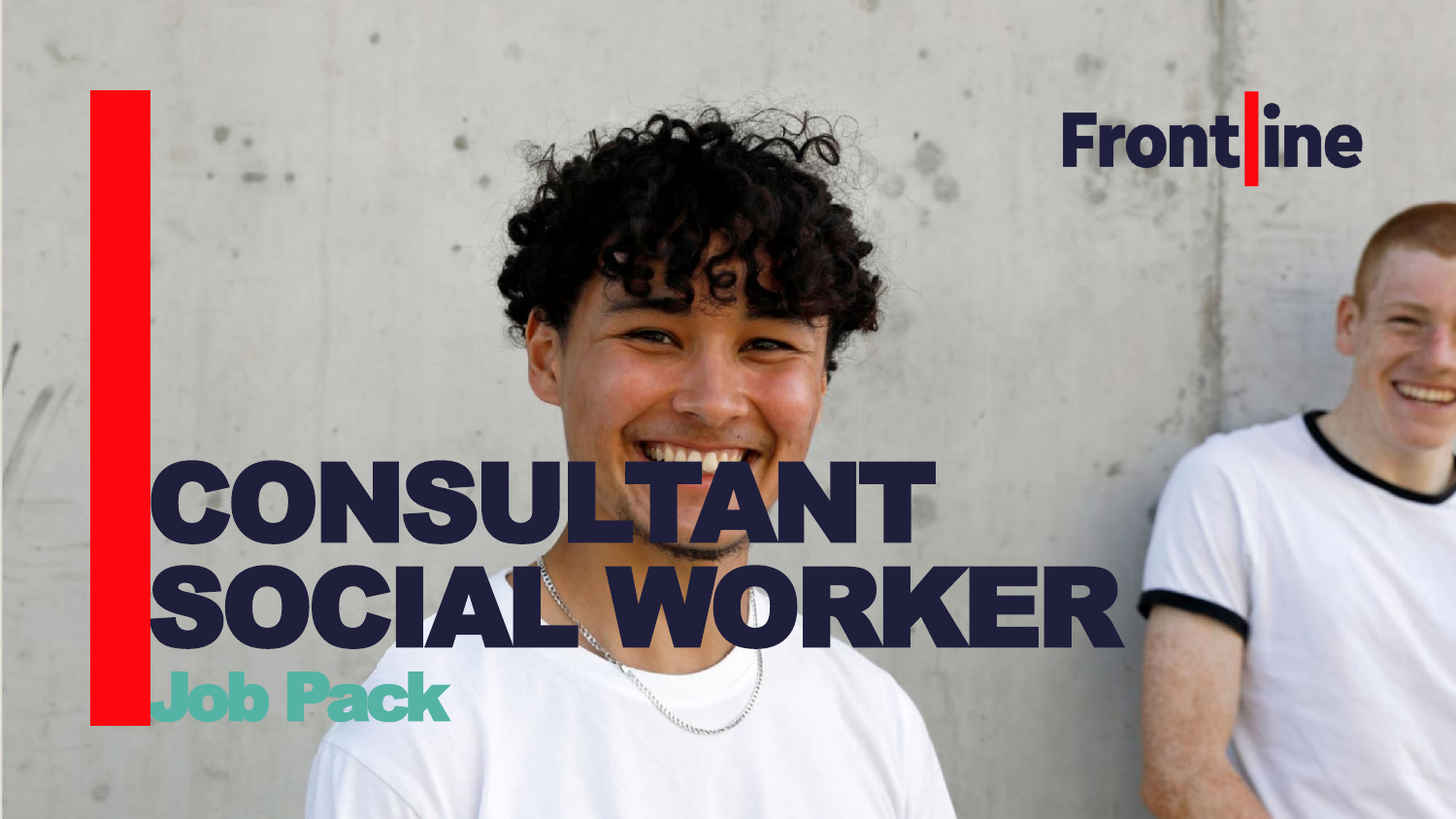

**01** Introducing Frontline

**The Frontline** Programme 02

The CSW Role & Responsibilities 03

Next Steps: Apply to be a CSW 04

FAQs  $\left( 0\right)$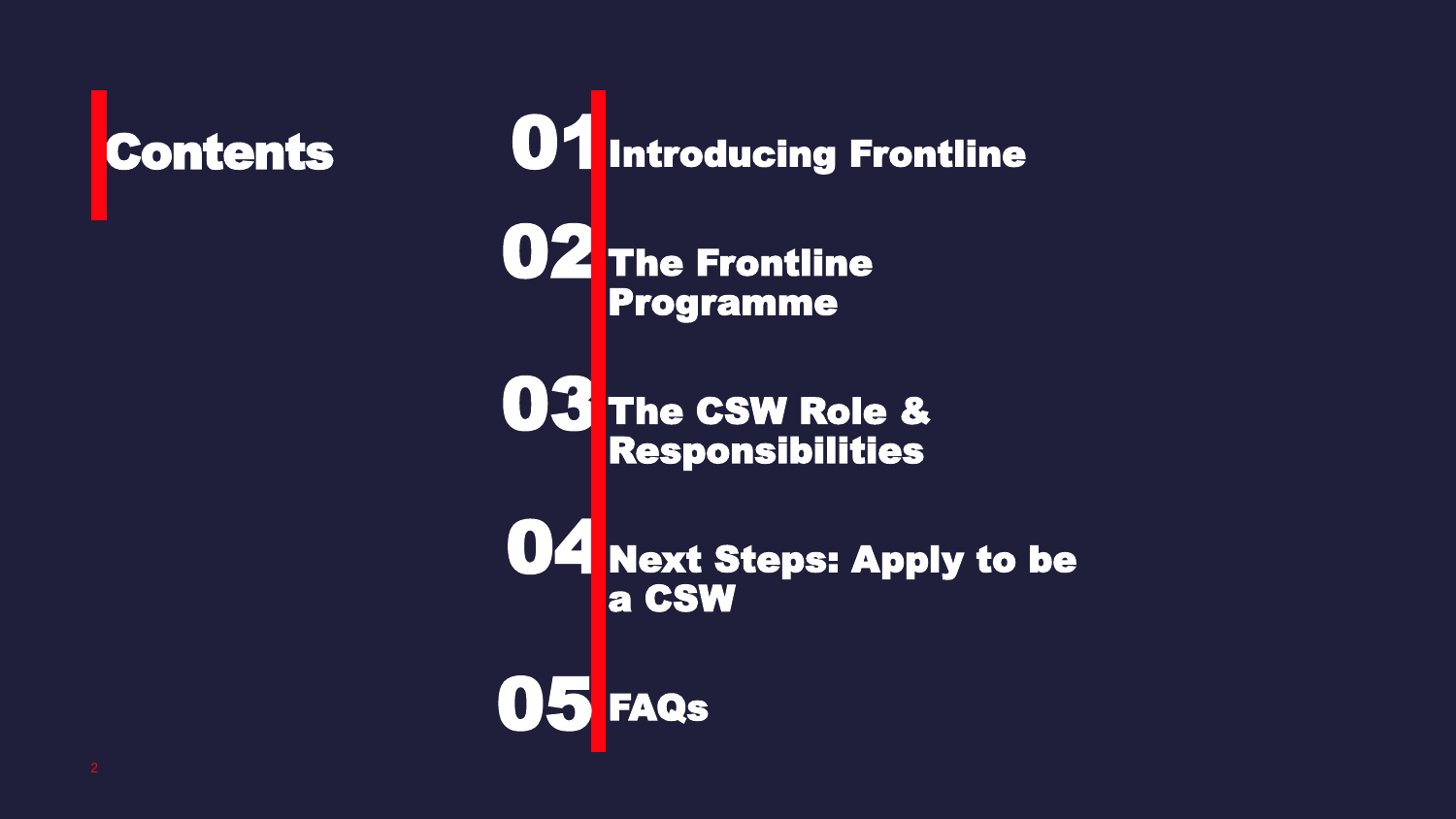

# Introducing Frontline

01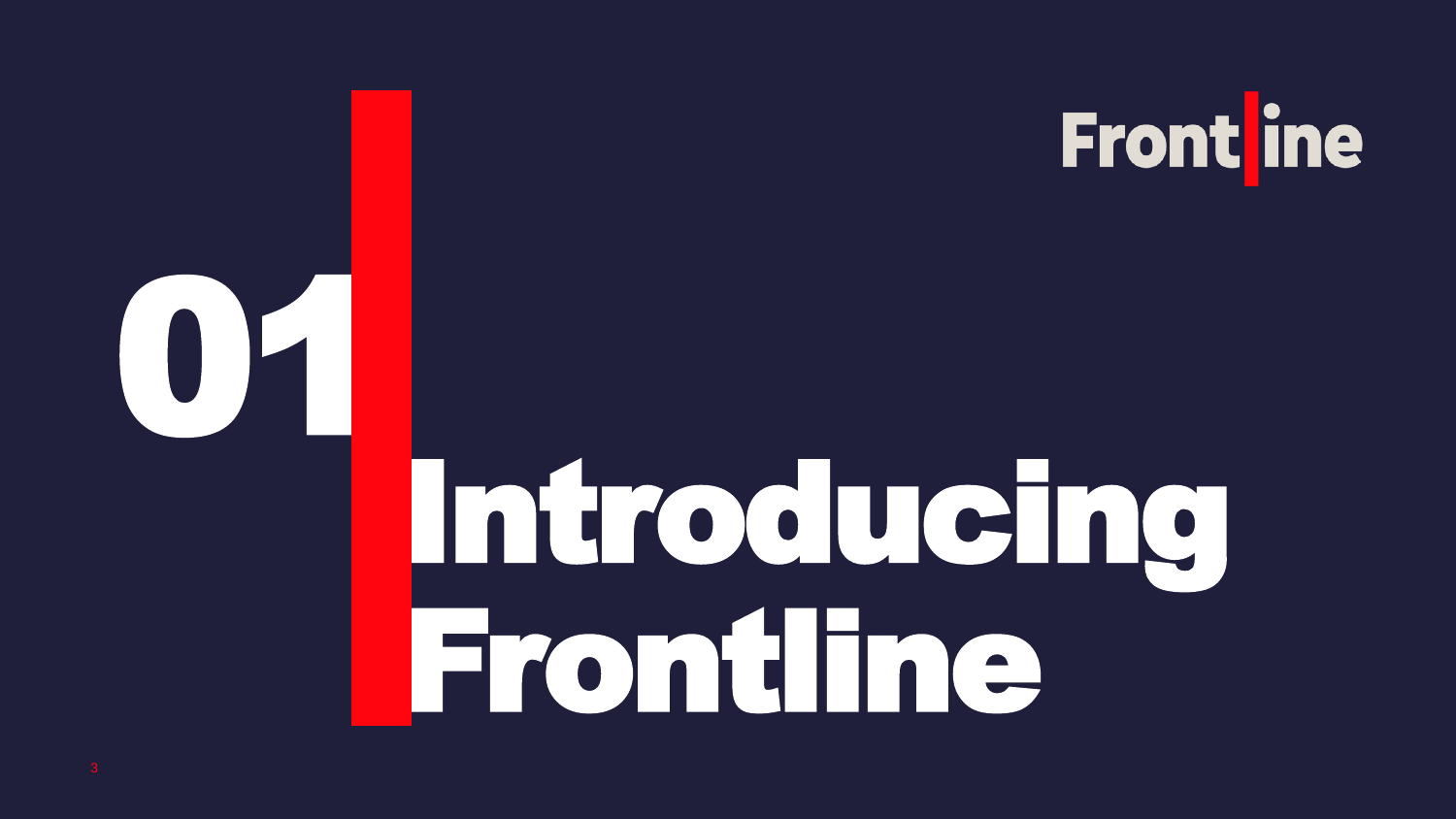### What is Frontline?

Frontline is a social work charity working to ensure that all children in England have a safe and stable home, and that their life chances are not limited by their social or family circumstance.

We create social change for children and their families by developing excellent social work practice and leadership through our programmes, and by building a movement of leaders in social work and broader society as part of our Fellowship.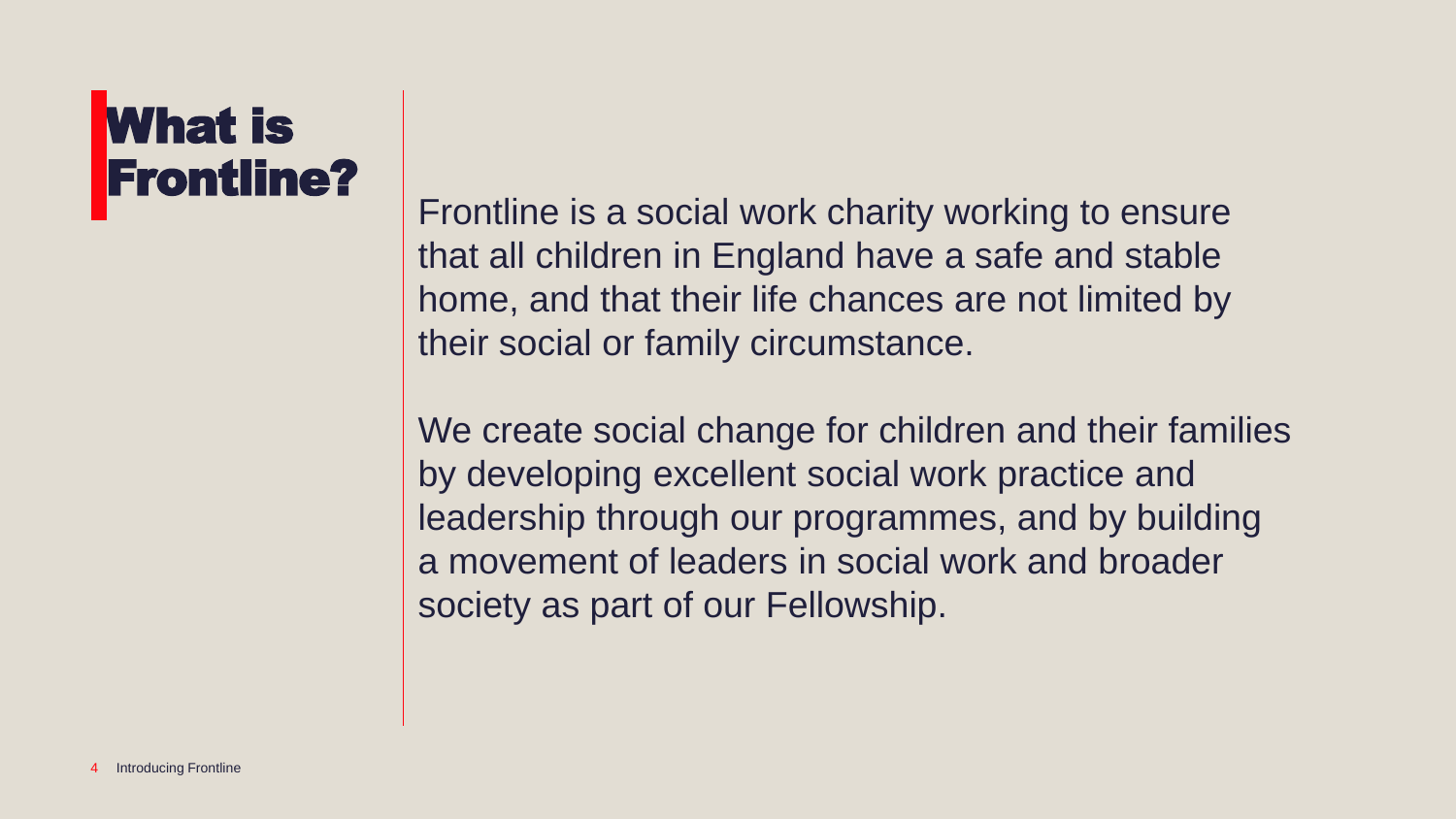



# The Frontline [Programme](https://thefrontline.org.uk/frontline-programme/)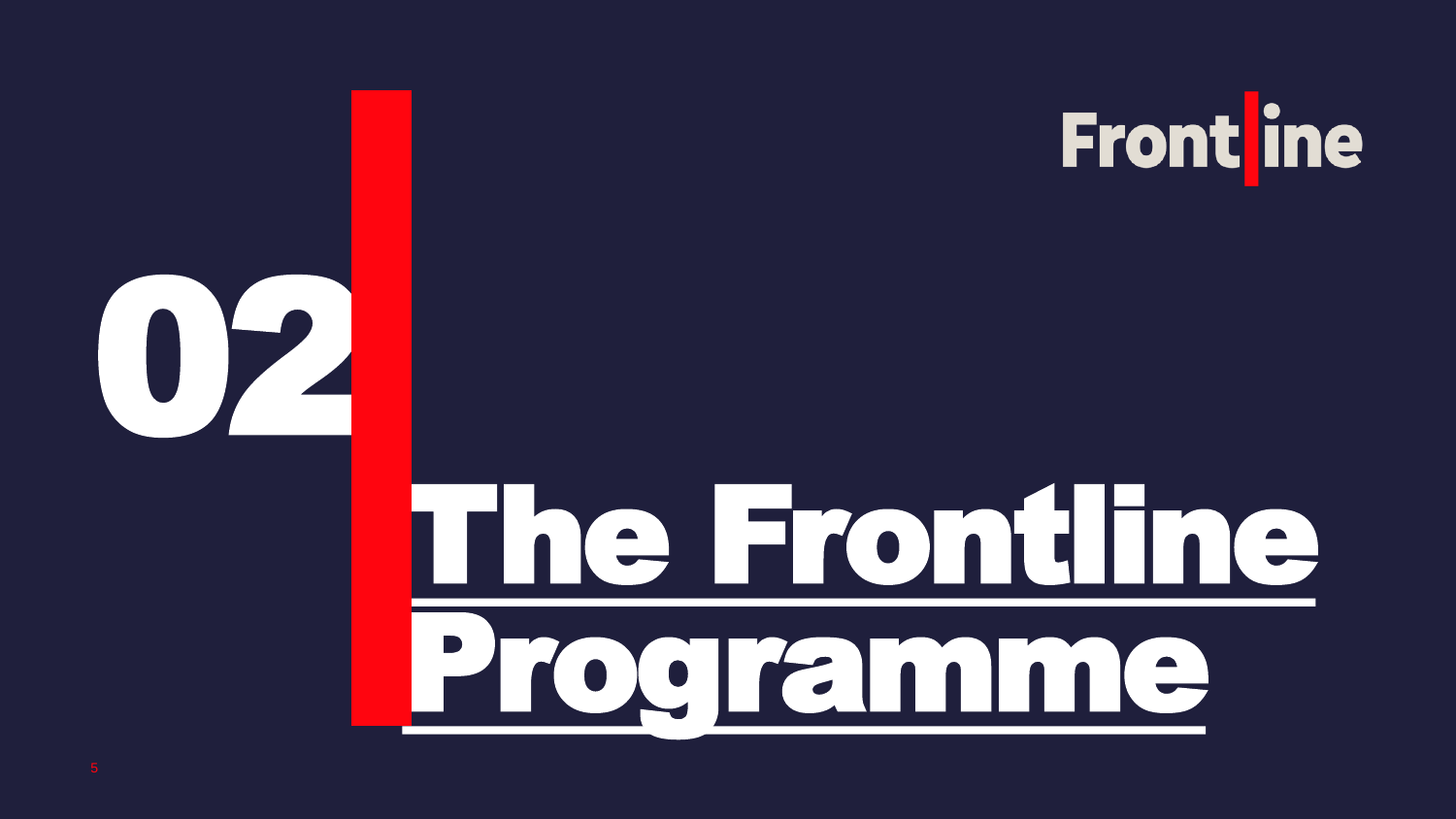## Training social workers in a new way

#### **Frontline takes a new approach to qualifying social work. The qualifying course is run by Frontline with distinct features:**

Bringing the university into practice. Participants on the programme have their tutors come into the practice environment and link academic content to live practice issues.

Assessment through graded direct observation. A significant number of marks for the course comes from graded observations of practice – NAAS

#### Our course content focuses on:

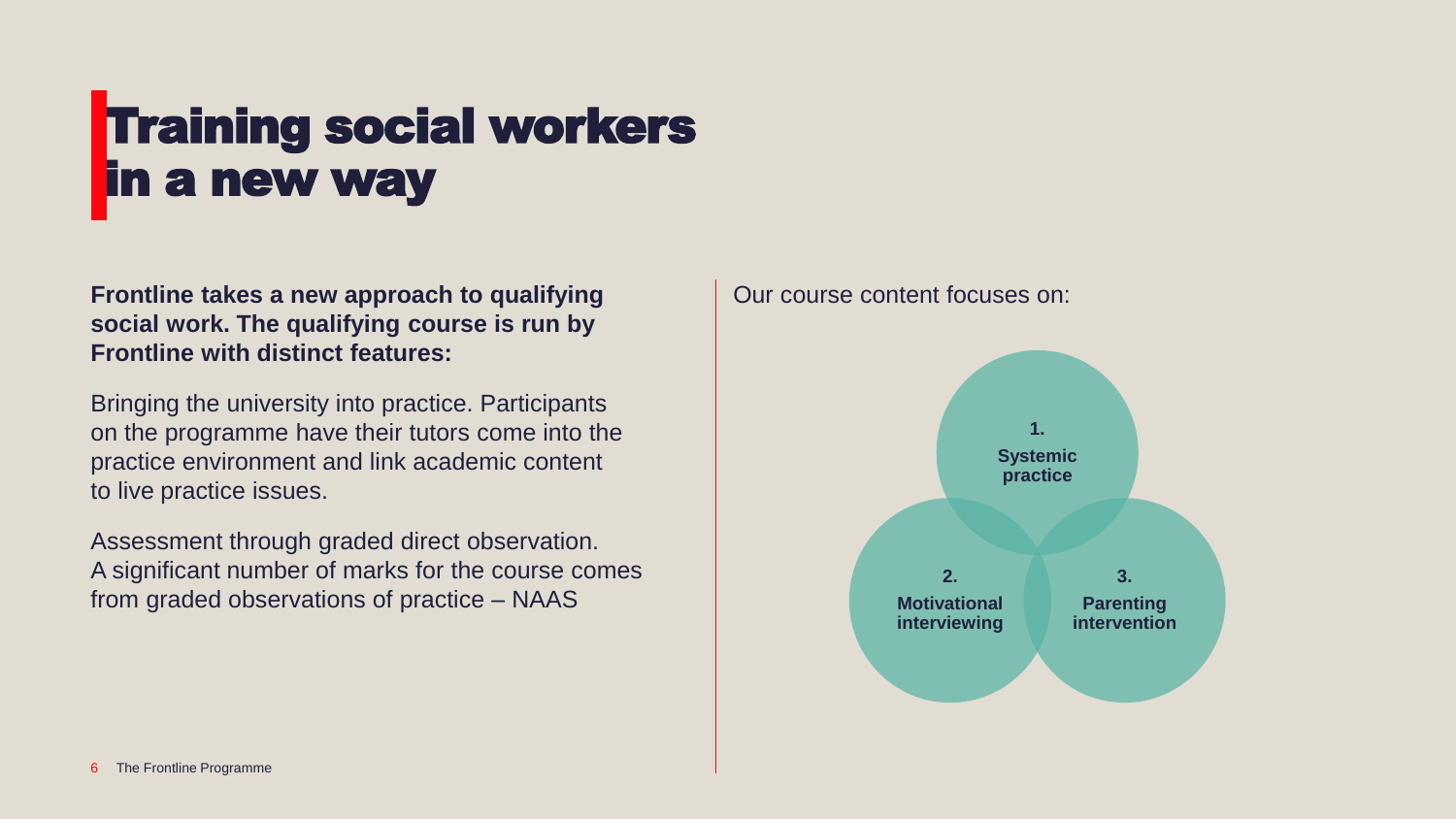## The Frontline programme

### Summer Institute

- Five week intensive summer institute at Manchester University
- Teaching on: values and ethics, social justice, law, human and family development, trauma and the construction of help and protection, motivational interviewing and working with risk and resilience
- Readiness for Practice Portfolio, including a reflection of two shadowing days within their local authority
- Law assessment

### Year 1

- Working within a unit, managed and mentored by the CSWs
- 206 days in practice
- 21 recall days
- 30 days contrasting learning experience
- 6 assignments in child development, parenting interventions and motivational interviewing
- 7 direct observations across the year to assess direct work and practice with families

PGDip and social s qualification

### Year 2

- Awarded post-graduate diploma and certified by Social Work England
- Move into new teams and begin the ASYE programme
- MSc with Frontline including 9 teaching days & a dissertation on action research
- 6 professional 1-2-1 coaching sessions
- Frontline offer a three-part training series for receiving ASYE line managers on systemic practice, motivational interviewing and trauma-based parenting and mentalization

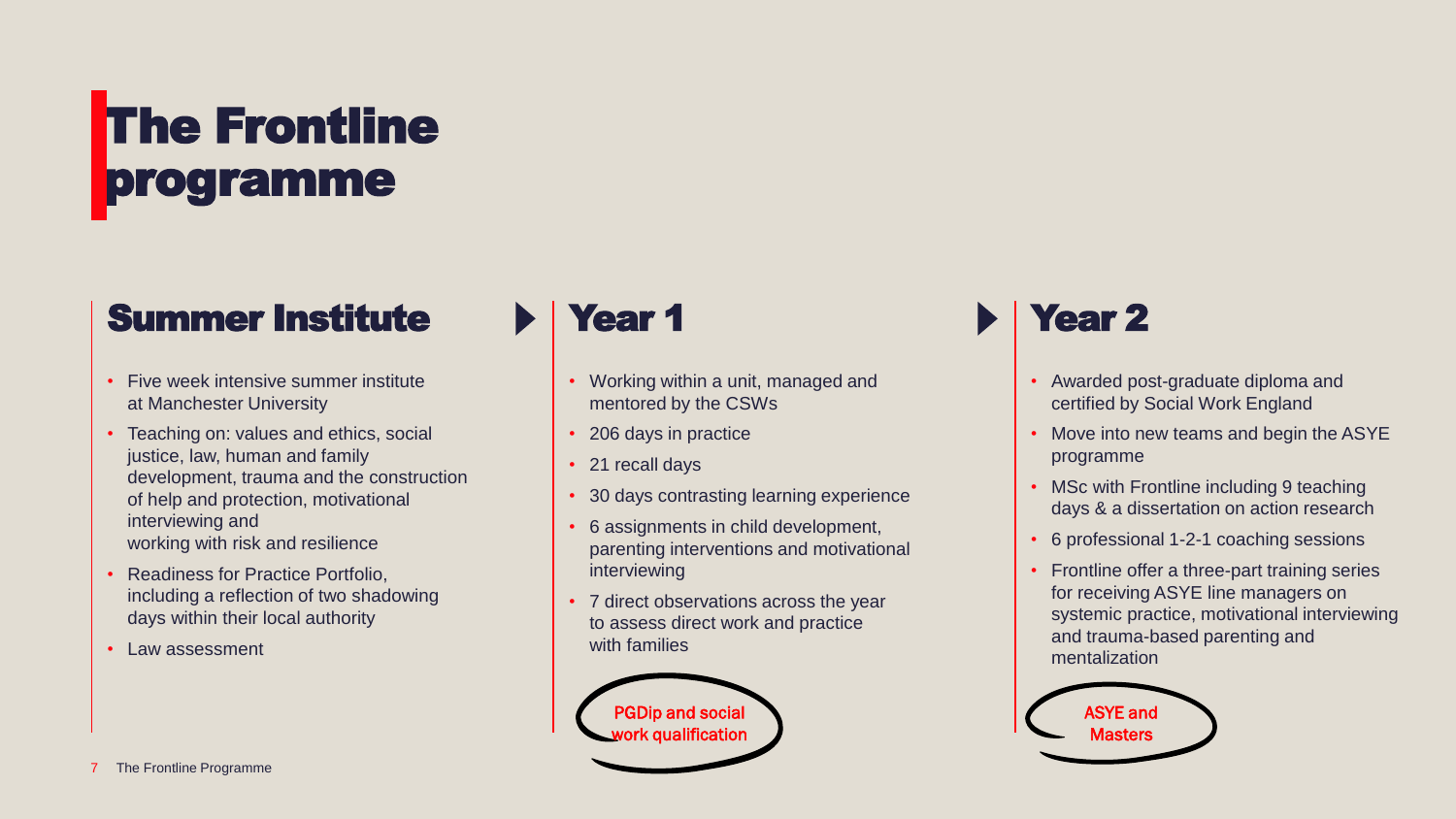

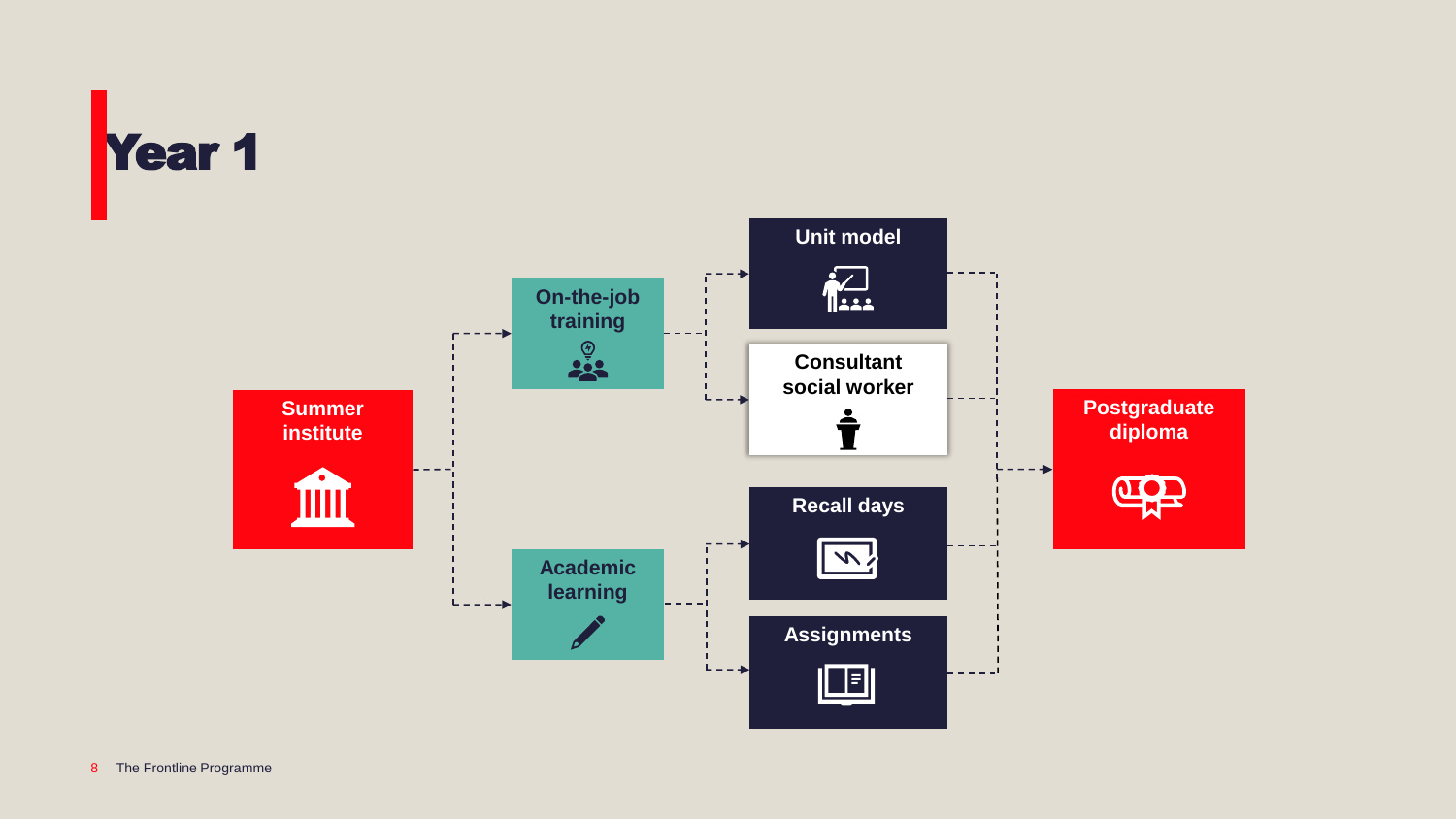## **Where the** unit sits

- Frontline and local authorities create participants units to improve the quality of practice learning and the quality of work undertaken with families
- **Consultant social worker** posts are established to encourage the best practitioners to stay in practice and demonstrate practice skill to participants.
- The Unit shares casework and the CSW and participants jointly work with families so new professionals are immersed in the practice of the best social workers.

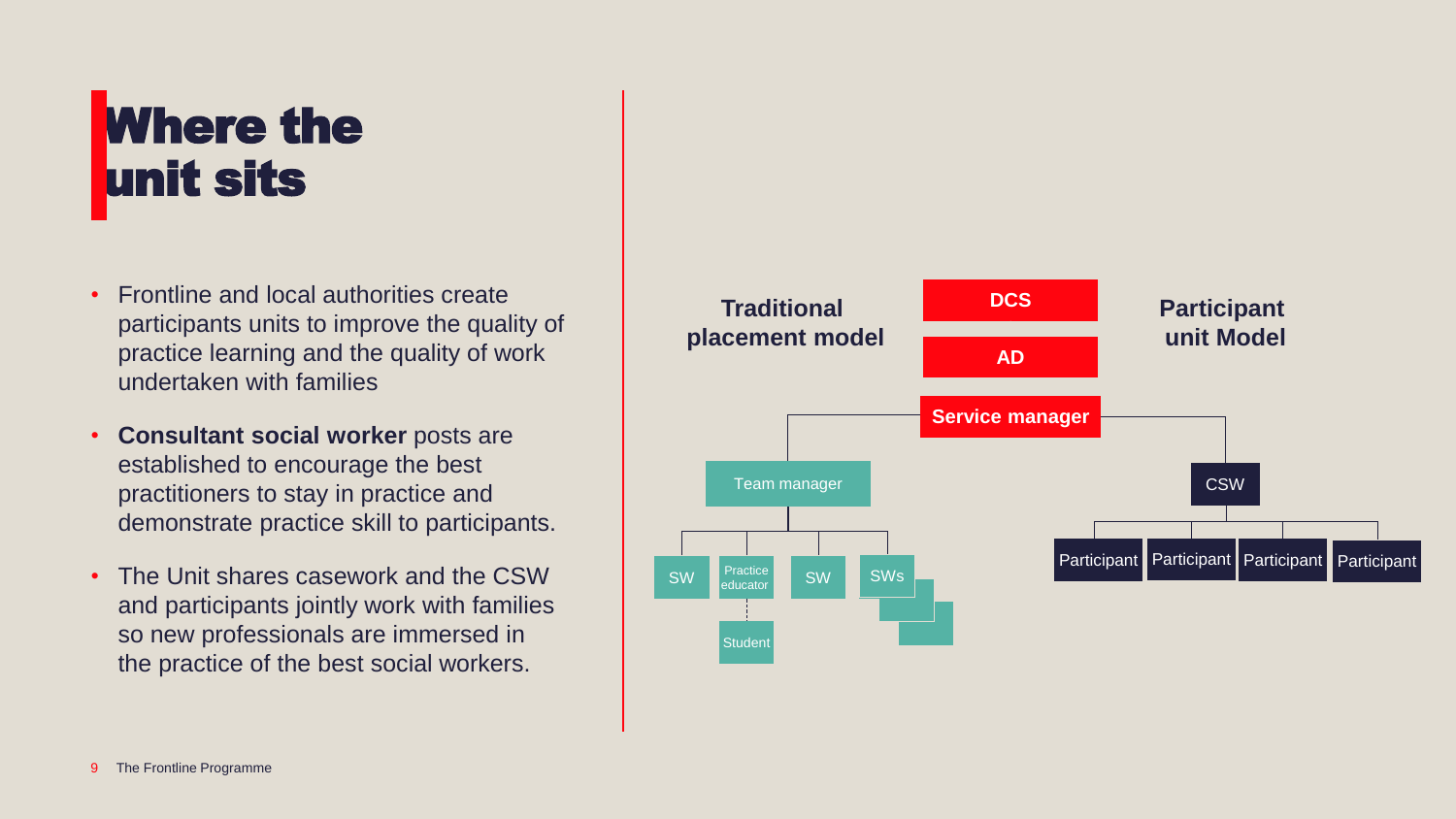

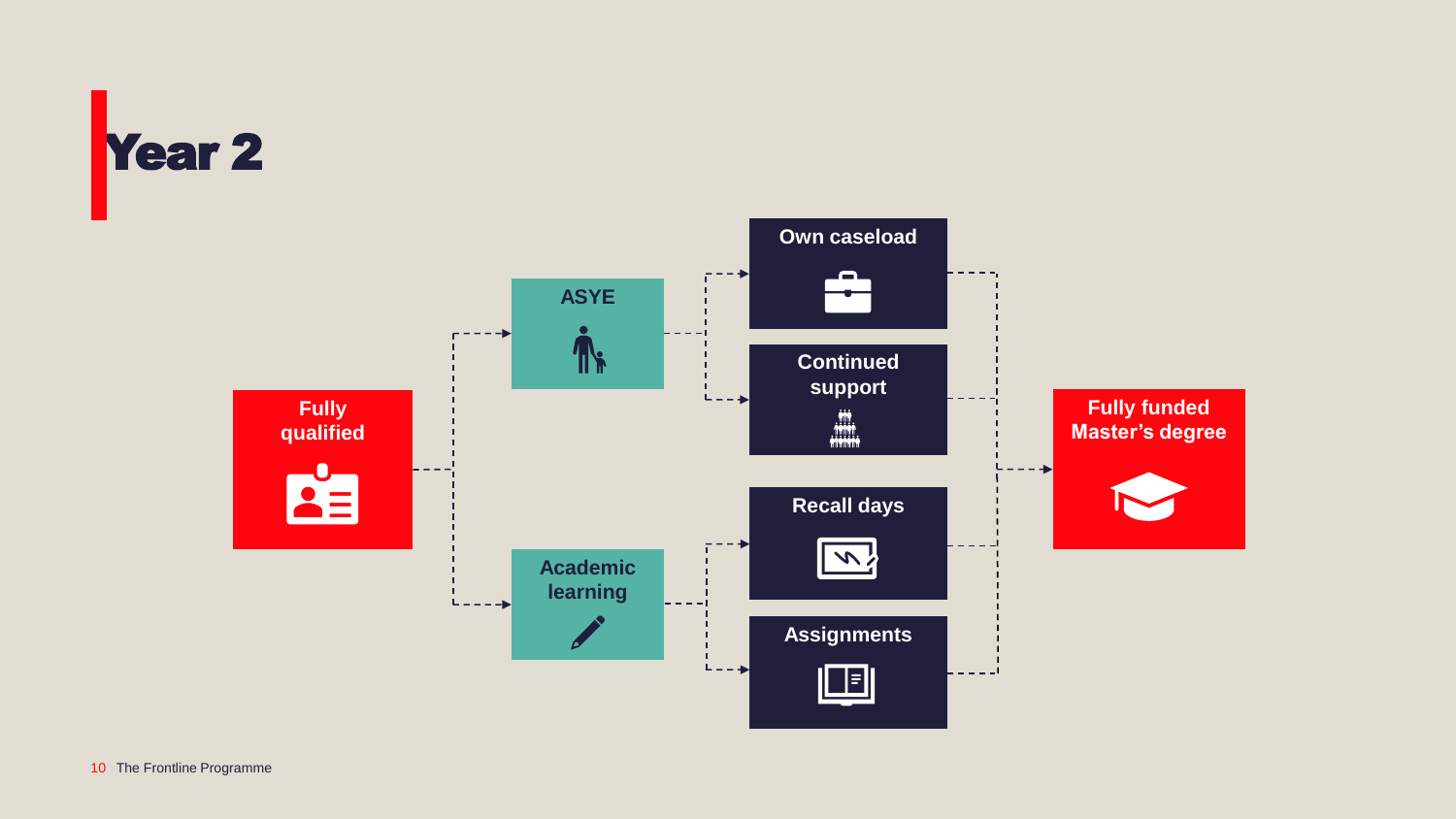

## The Consultant ocial Worker Role 03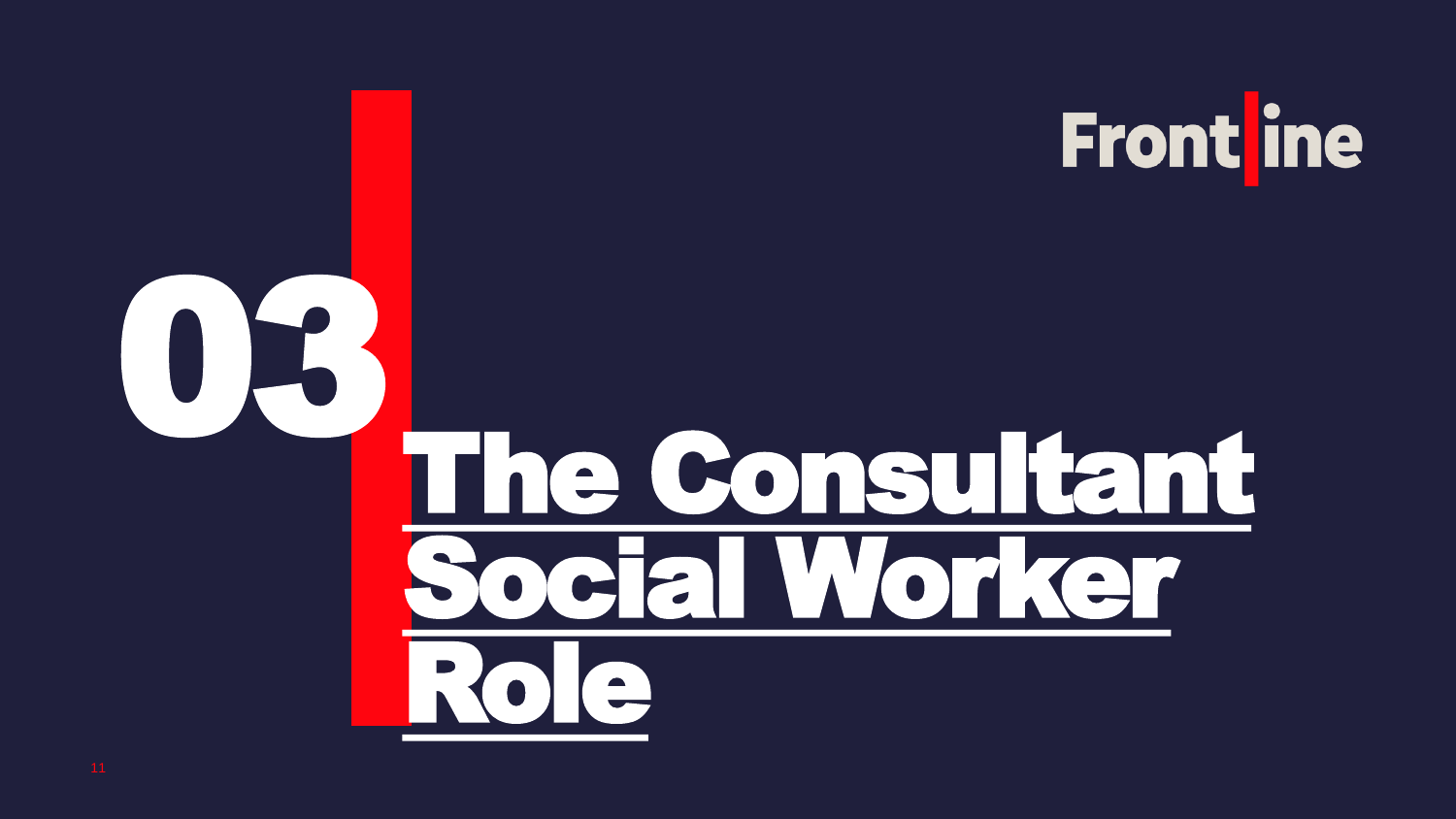### CSW : Role & Responsibilities

#### **Practice Educator**

- Create valuable learning opportunities for students by identifying appropriate children and families for the unit to work with throughout the year.
- Provide ongoing support and guidance to students for the children and families they work with.
- Use your judgement to expose students to increasingly complex and varied casework at the appropriate level whilst increasing their autonomy as they demonstrate progress.
- Support the students to apply the practice models they have learnt in discussions and work with children and families.
- Regularly observe the students in their direct work with families, giving developmental feedback.
- Track and report on each student's progress through the programme.
- Be the named case holder of all children and families assigned to the unit and responsible for ensuring statutory requirements of the unit's cases are complied with and hold responsibility for decisions in case work.

#### **Management and Leadership**

- Lead the weekly unit meetings which: incorporate systemic thinking about family cases, encourage the students to hold multiple hypotheses, encourage peer challenge and critical reflection in decision making.
- Hold regular one-to-one supervision sessions with students, encouraging reflexive practice and self-awareness.
- Where performance issues arise, address these in a professional way, holding high standards whilst supporting the participant to resolve issues.
- Manage the workflow and allocation of work with children and families coming into the unit.
- Work closely with Frontline to ensure the smooth set up and running of the unit.
- Ensure all elements of the practice assessments are completed in a timely fashion and regular deadlines are met by students throughout the year.
- Contribute towards wider service planning within the local authority, thinking about how the Frontline unit can contribute towards developments in practice across the local authority.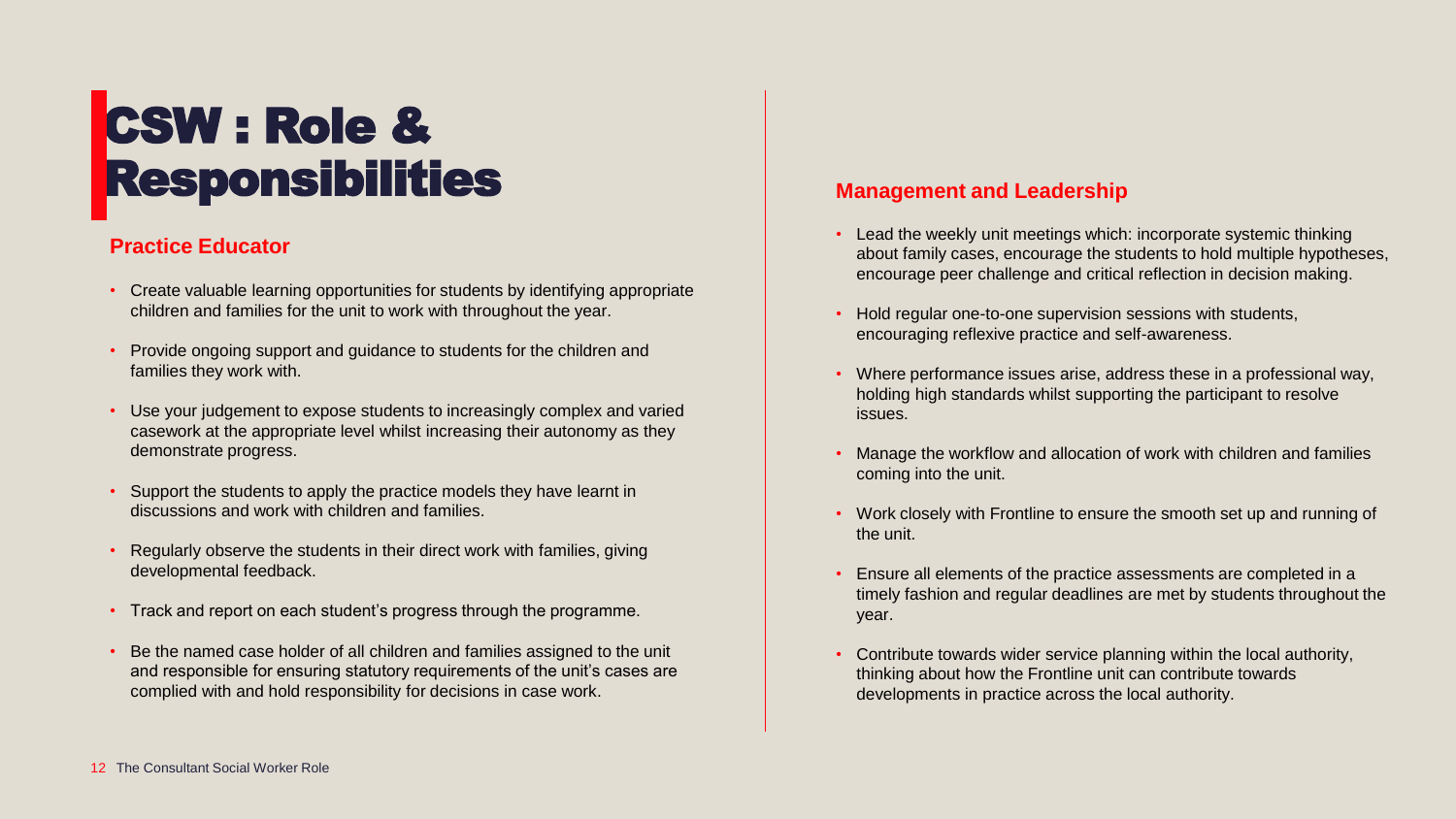## **The CSW** training offer

The Consultant Social Worker position offers the opportunity to:

- Take on a management-level role without leaving practice.
- Influence and shape practice, and practice education across your local authority
- Train in motivational interviewing and social learning theory.
- Attain optional foundation in Systemic Practice.
- Join a growing network of pioneering social workers shaping a new model of social work delivery and raising the profile of their local authorities at a regional and national level.

| <b>CSW Leadership Development</b><br><b>Programme</b> (21 taught days<br>plus up to six unit meeting<br>practice sessions) | Systemic practice, motivational<br>interviewing and parenting<br>interventions, as well as practice<br>education and leadership<br><b>skills</b> |
|----------------------------------------------------------------------------------------------------------------------------|--------------------------------------------------------------------------------------------------------------------------------------------------|
| <b>Coaching</b> support from your                                                                                          | Achieve PEPS 2 at the end                                                                                                                        |
| practice tutor                                                                                                             | of Stage one                                                                                                                                     |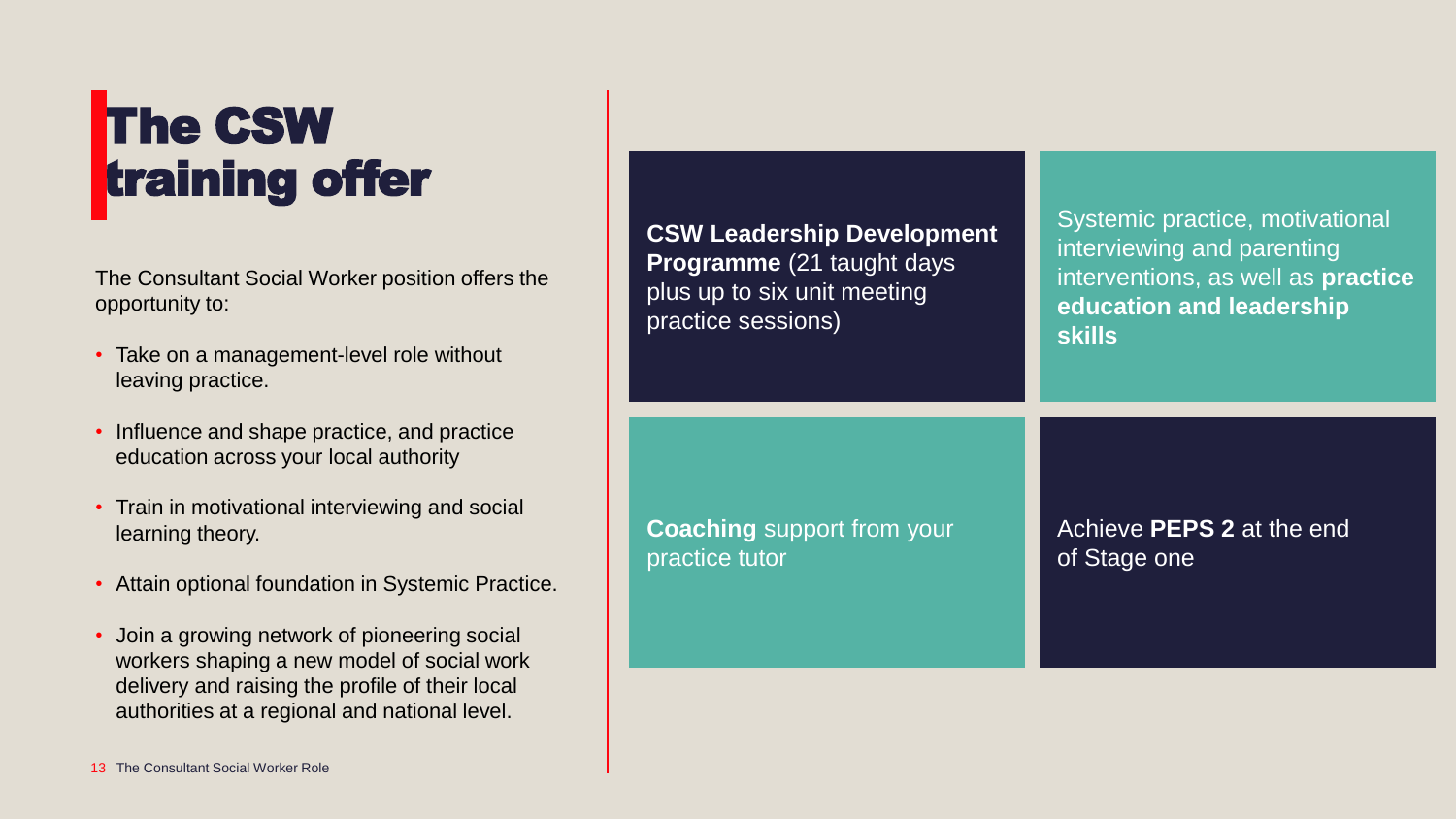

## Next Steps: Apply to be a CSW 04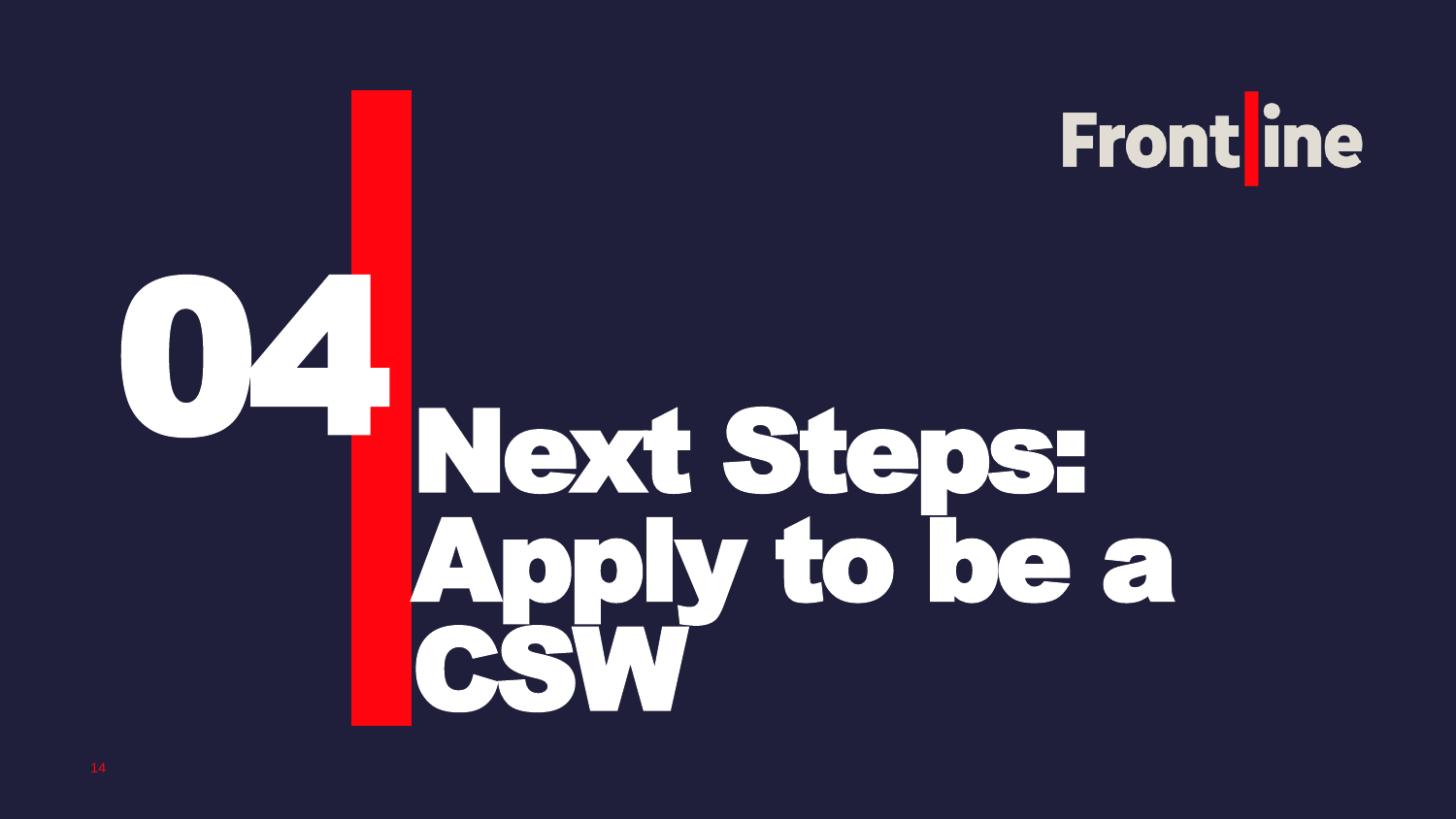## CSW : Person Specification



SWE registered social worker (permanent)



Experience working in child protection social work



At least two years of social work experience after qualification

We believe that diversity makes for a stronger team and want our organisation to better reflect the communities we serve. Therefore, we are actively seeking

applicants from ethnic minority backgrounds for this role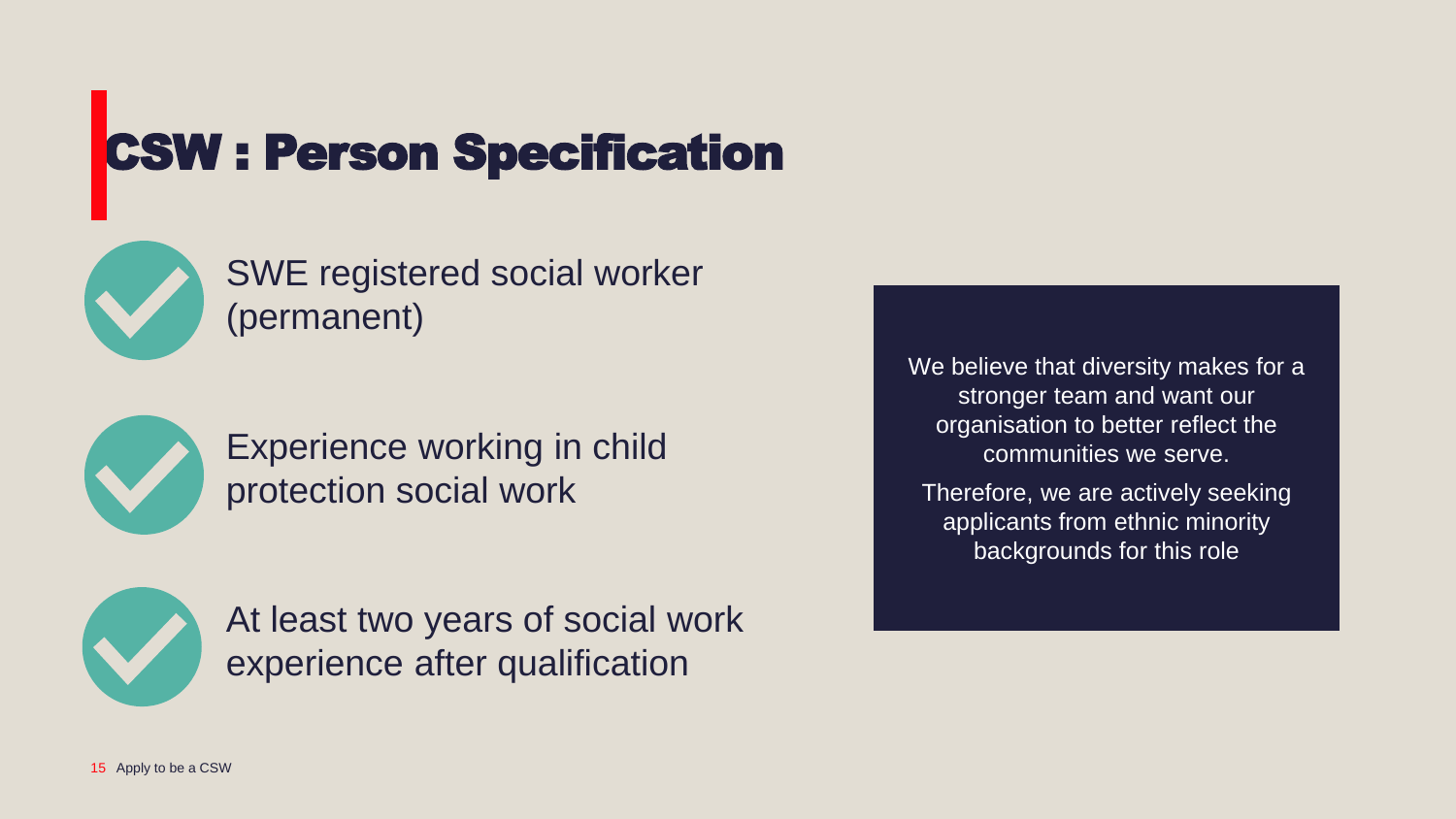## CSW Competencies

Our CSW assessment process looks for 7 key competencies:

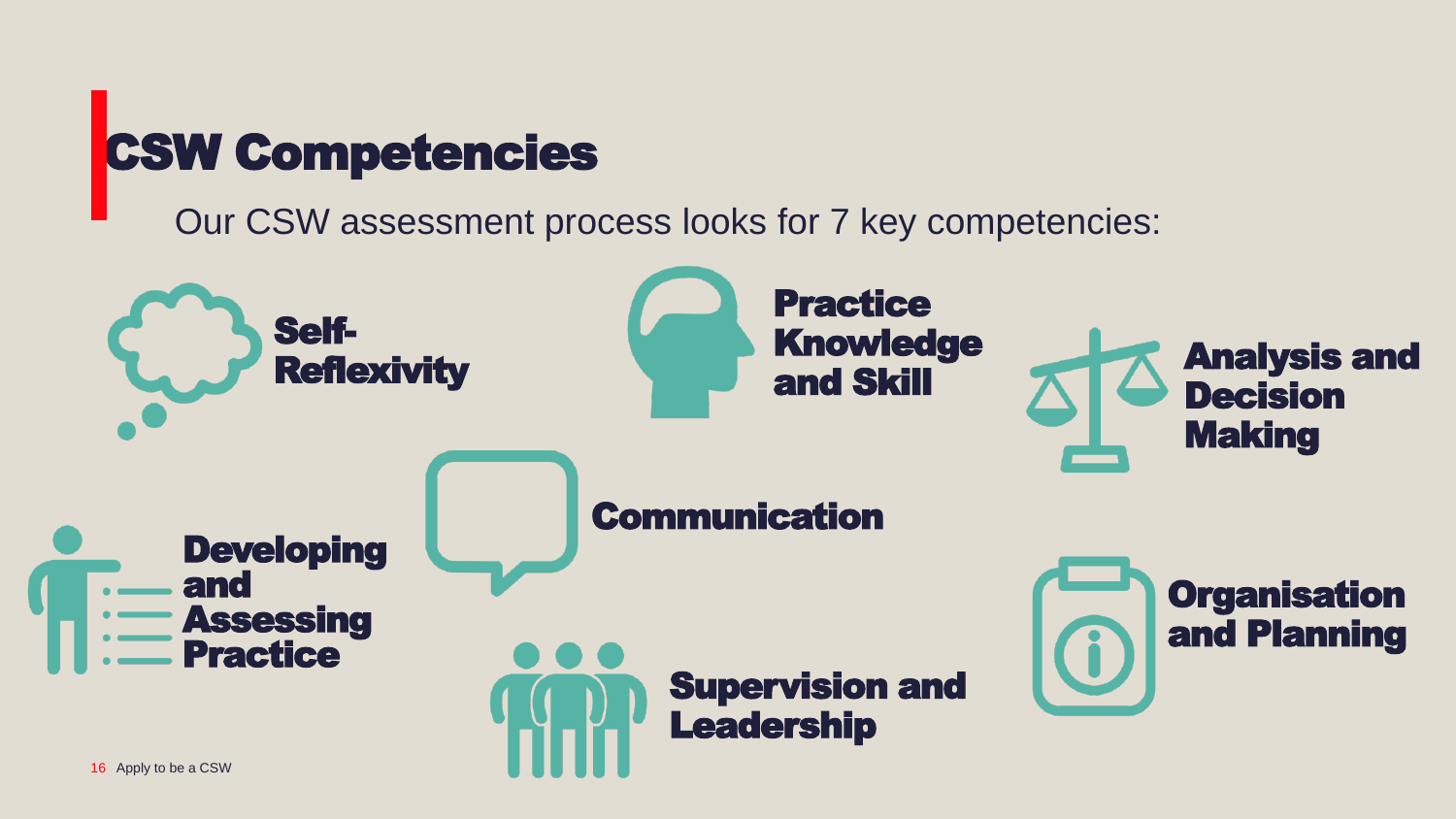### **The CSW** recruitment process



### Complete an application form 1 Complete an 2 Anonymous<br>
1 application<br>
1 form



- Follow this link to complete the form: <https://thefrontline.tfaforms.net/4767892>
- The panel will anonymously shortlist the applications, scoring each competency covered in the questions on a scale of 1 to 4.

Anonymous

shortlisting



### Complete CSW **Assessments**

• If shortlisted you will be invited to complete written and listening exercises, followed by a panel interview and a role play.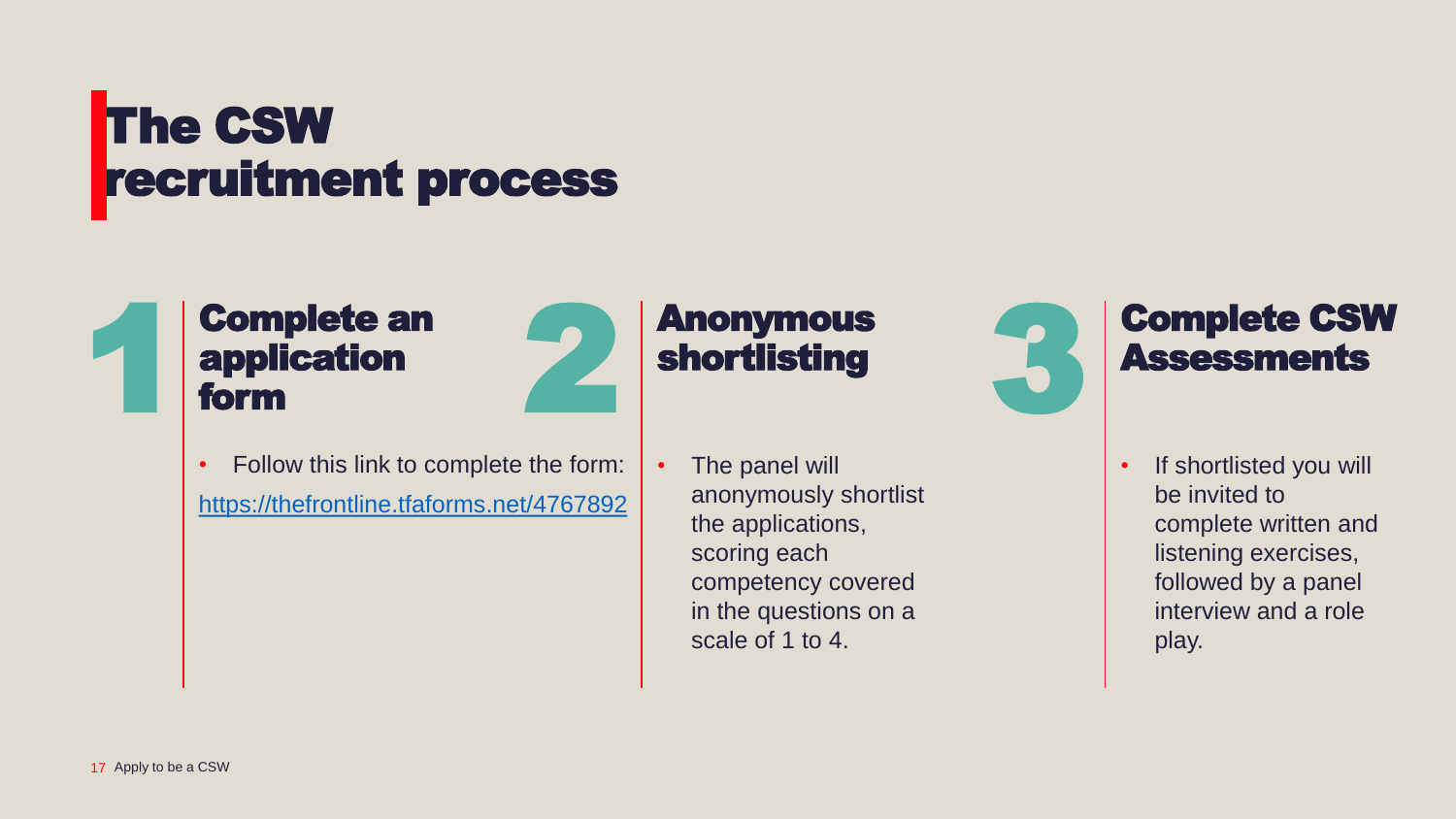